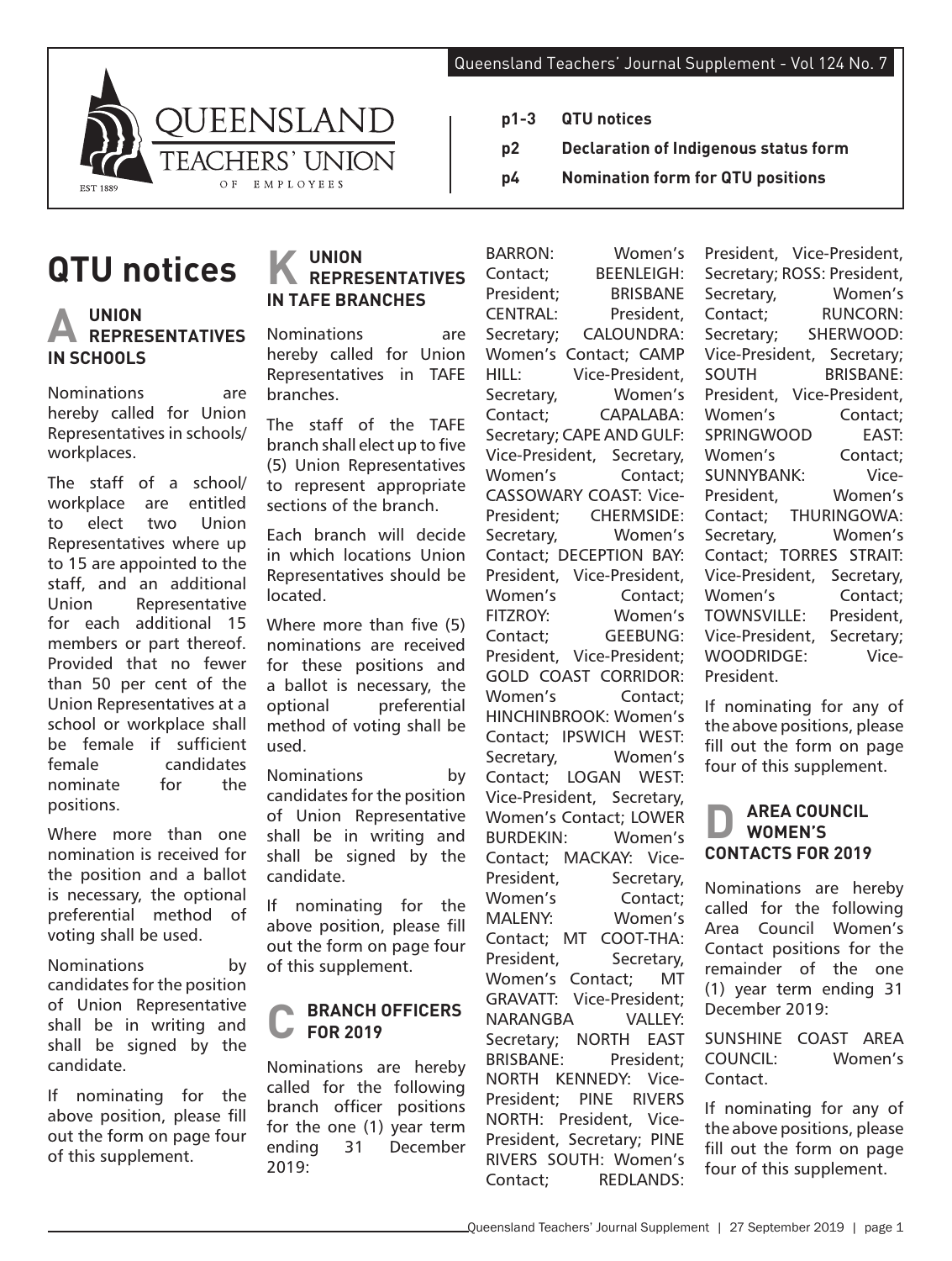

## **I TAFE BRANCH OFFICERS - TAFE DIVISION 2019**

Nominations are hereby called for the following branch officer positions for the one (1) year term ending 31 December 2019:

BRACKEN RIDGE: Vice-President; CABOOLTURE: President; CAIRNS: Secretary; GOLD COAST: President, Vice-President, Secretary; GROVELY: President, Vice-President, Secretary; MACKAY: President, Secretary; MOUNT GRAVATT: Vice-President; MOUNT ISA: President, Vice-President, Secretary; PIMLICO: President, Vice-President, Secretary; ROCKHAMPTON CQU: President, Vice-President, Secretary.

If nominating for the any of the above positions, please fill out the form

on page four of this supplement.

#### **F PROFESSIONAL EXPERIENCE ADVISORY COMMITTEE, JAMES COOK UNIVERSITY (CAIRNS CAMPUS)**

Nominations are hereby called for one (1) Union Representative on the Professional Experience Advisory Committee, James Cook University (Cairns Campus) for a two (2) year term beginning January 2020.

The committee meets approximately four times per year to advise and review policy and procedures for the school experience program and to maintain close liaison and facilitate integration between schools, the university and employing authorities.

Election to be by the relevant Area Council.

If nominating for the above position, please fill out the form on page four of this supplement.

#### **F PROFESSIONAL EXPERIENCE ADVISORY COMMITTEE, JAMES COOK UNIVERSITY (TOWNSVILLE CAMPUS)**

Nominations are hereby called for one (1) Union Representative on the Professional Experience Advisory Committee, James Cook University (Townsville Campus) for a two (2) year term beginning January 2020.

The committee meets approximately four times per year to advise and review policy and procedures for the school experience program and to maintain close liaison

and facilitate integration between schools, the university and employing authorities.

Election to be by the relevant Area Council.

If nominating for the above position, please fill out the form on page four of this supplement.

#### **QCU UNIONS FOR REFUGEES WORKING COMMITTEE**

Nominations are hereby called for two (2) QTU nominees to the Queensland Council of Union's Unions for Refugees Working Committee for the one (1) year term commencing January 2020.

The committee's primary objective is to advocate for the rights of refugees in line with Australia's humanitarian obligations and to develop and

| <b>DECLARATION OF INDIGENOUS STATUS</b>                                                                                                                                                                                       | QTU/AEU(Q) Collection<br><b>Statement</b>                                                                             |  |  |
|-------------------------------------------------------------------------------------------------------------------------------------------------------------------------------------------------------------------------------|-----------------------------------------------------------------------------------------------------------------------|--|--|
| Nominees for Indigenous positions are required to submit, along with their nomination, a declaration of their<br>Indigenous status (unless previously provided) as follows:<br>I DO SOLEMNLY AND SINCERELY DECLARE THAT:      | 1. For all matters relating<br>to personal information<br>collected about an individual<br>covered by the Privacy Act |  |  |
| 1. I am of Aboriginal/Torres Strait Islander* descent; and                                                                                                                                                                    |                                                                                                                       |  |  |
| (1988), the individual will<br>2. I identify as an Aboriginal person/Torres Strait Islander*; and<br>need to write to the General                                                                                             |                                                                                                                       |  |  |
| currently live; or                                                                                                                                                                                                            | Secretary, QTU, PO Box<br>1750, Milton LPO 4064.                                                                      |  |  |
| lived for ________________________ years.                                                                                                                                                                                     | 2. You may gain access to<br>personal information<br>about you, held by the                                           |  |  |
| (* Delete whichever is not applicable) (# Insert name of Community)                                                                                                                                                           | OTU.                                                                                                                  |  |  |
| I make this solemn declaration by virtue of the Oaths Act 1867 and conscientiously believing the statements<br>contained in this declaration to be true in every particular.                                                  | 3. The information is<br>collected to ascertain your<br>eligibility to be elected to                                  |  |  |
|                                                                                                                                                                                                                               | an Indigenous position on<br>Gandu Jarjum.                                                                            |  |  |
| Before me and the state of the state of the state of the state of the state of the state of the state of the state of the state of the state of the state of the state of the state of the state of the state of the state of | 4. The Union will not disclose<br>this information to any                                                             |  |  |
| (signature of person before whom the declaration is made)                                                                                                                                                                     | outside bodies.                                                                                                       |  |  |
| (title of person before whom the declaration is made e.g. Justice of the Peace, Commissioner for Declarations or Solicitor)                                                                                                   |                                                                                                                       |  |  |
|                                                                                                                                                                                                                               |                                                                                                                       |  |  |
| In the event of a dispute concerning the Indigenous status of a member, a member may be required to provide supporting documentation.                                                                                         |                                                                                                                       |  |  |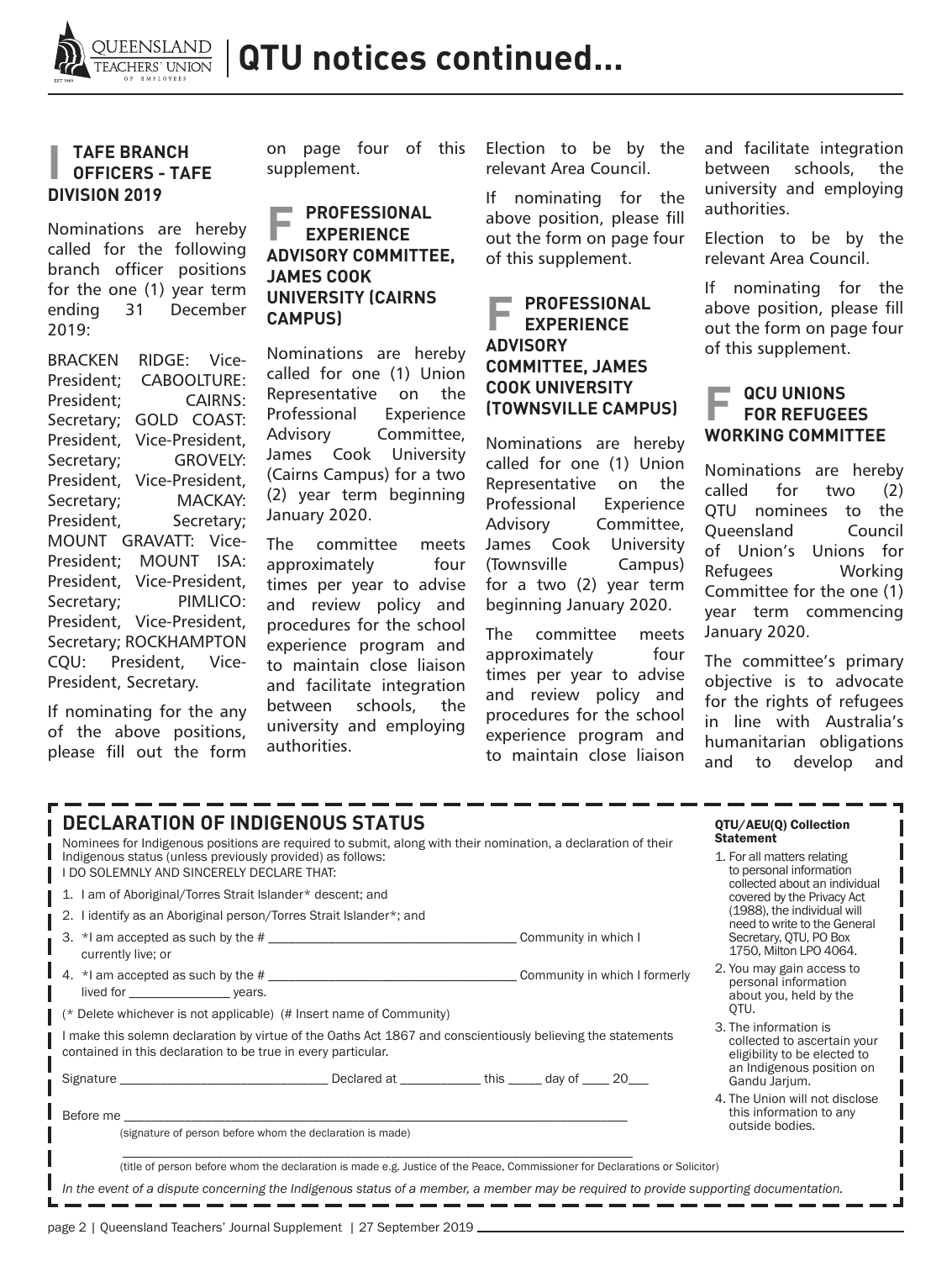maintain relationships with community organisations operating within the refugee rights sphere. Meetings may be held up to ten times per year.

Election to be by Council.

If nominating for the above position, please fill out the form on page four of this supplement.

#### **G QTU NOMINEES – PROMOTION SELECTION PANELS**

The QTU is represented by nominees on all promotion selection panels for classified teaching positions.

Members wishing to be considered for promotion panel nomination are invited to nominate by completing the form on page four of this supplement.

Upon receipt of nominations, advice will be sought from QTU branches on the suitability of nominees, prior to the final decision on endorsement by State Council.

#### **REMOTE AREA TEACHER EDUCATION PROGRAM (RATEP) MANAGEMENT COMMITTEE**

Nominations are hereby called for one (1) QTU nominee to the RATEP Management Committee initially for a one (1) year term. DET partners with

TNQ TAFE and JCU for this community based program which aims to increase the number of qualified Indigenous teachers and paraprofessionals employed in Queensland schools. The committee meets three (3) times per year alternating between JCU Townsville and TNQ TAFE, Cairns. A QTU nominee has been included on the committee to provide advice and oversee the implementation of RATEP.

Election to be by Council.

If nominating for the above position, please fill out the form on page four of this supplement.

#### **E APPOINTMENTS COMMITTEE**

Nominations are hereby called for one (1) member of the Appointments Committee for the remainder of the three (3) year term ending May Council 2020 or such other term as determined by Council/Conference.

The Committee meets as required to consider the appointment of Officers of the Union. A nominee for a position on the Appointments Committee shall be a member of Council at the time of election.

Election to be by Council.

If nominating for the above position, please fill out the form on page four of this supplement.

#### **E AWARDS COMMITTEE**

Nominations are hereby called for one (1) member of the Awards Committee for the remainder of the three (3) year term ending May Council 2020 or such other term as determined by Council/Conference.

The Committee makes recommendations to Council or Executive on nomination of members or former members for Australian honours, Life Membership of the QTU and QTU Service Awards. Nominees must be members of Council.

Election to be by Council.

If nominating for the above position, please fill out form on page four of this supplement.

## **E EDUCATION LEADERS COMMITTEE**

Nominations are hereby called for one (1) member of the Education Leaders Committee for the remainder of the three (3) year term ending May Council 2020 or such other term as determined by Council/Conference.

The Committee meets after school hours at The Teachers' Building, Milton. It provides advice, recommendations, reports and submissions to committees, Executive, Council and/or Conference in the area of administration of schools.

The Committee also investigates promotion and selection processes with a view to improving current Queensland practices.

It is preferable that Committee members be principals or associate administrators.

Election to be by Council.

If nominating for the above position, please fill out the form on page four of this supplement.